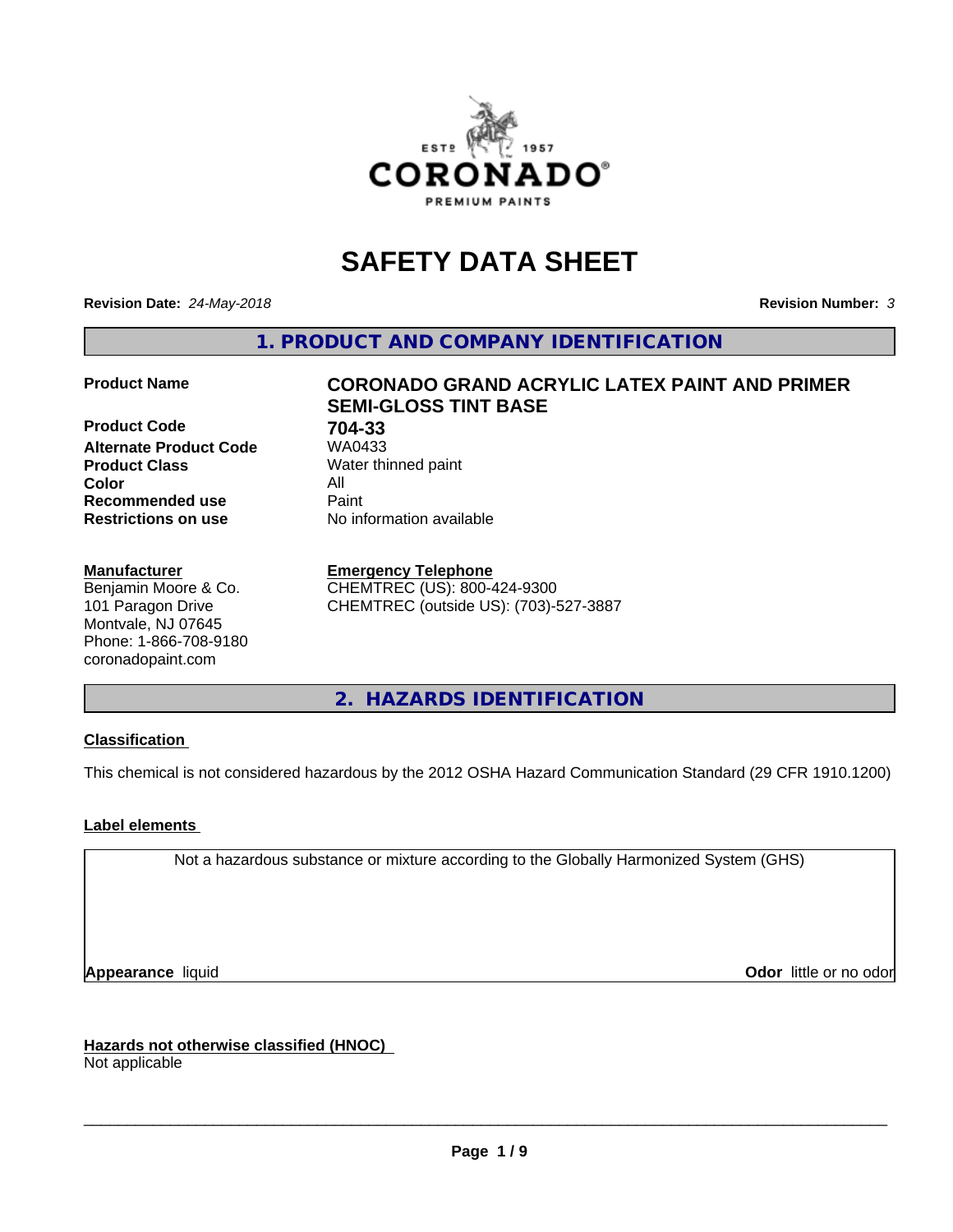#### **Other information**

No information available

# **3. COMPOSITION INFORMATION ON COMPONENTS**

\_\_\_\_\_\_\_\_\_\_\_\_\_\_\_\_\_\_\_\_\_\_\_\_\_\_\_\_\_\_\_\_\_\_\_\_\_\_\_\_\_\_\_\_\_\_\_\_\_\_\_\_\_\_\_\_\_\_\_\_\_\_\_\_\_\_\_\_\_\_\_\_\_\_\_\_\_\_\_\_\_\_\_\_\_\_\_\_\_\_\_\_\_

| Chemical<br>⊟name            | CAS No.<br>r۸        | <br>$\sim$<br>- 70 |
|------------------------------|----------------------|--------------------|
| Titanı<br><br>dioxide<br>um. | $\sim$<br>-<br>13463 | $\sim$ $\sim$<br>∼ |
| <br>Kaolin                   | $32 - 58 - 7$        | ~                  |

|                                                  | 4. FIRST AID MEASURES                                                                                    |
|--------------------------------------------------|----------------------------------------------------------------------------------------------------------|
| <b>General Advice</b>                            | No hazards which require special first aid measures.                                                     |
| <b>Eye Contact</b>                               | Rinse thoroughly with plenty of water for at least 15 minutes and consult a<br>physician.                |
| <b>Skin Contact</b>                              | Wash off immediately with soap and plenty of water while removing all<br>contaminated clothes and shoes. |
| <b>Inhalation</b>                                | Move to fresh air. If symptoms persist, call a physician.                                                |
| Ingestion                                        | Clean mouth with water and afterwards drink plenty of water. Consult a physician<br>if necessary.        |
| <b>Most Important</b><br><b>Symptoms/Effects</b> | None known.                                                                                              |
| <b>Notes To Physician</b>                        | Treat symptomatically.                                                                                   |
|                                                  |                                                                                                          |

**5. FIRE-FIGHTING MEASURES**

| As in any fire, wear self-contained breathing apparatus<br>pressure-demand, MSHA/NIOSH (approved or equivalent)<br>and full protective gear.<br>Closed containers may rupture if exposed to fire or<br>extreme heat.<br>No<br>No.<br>Not applicable<br>Flash Point (°F)<br>Not applicable<br>Flash Point (°C)<br>Not applicable<br><b>Method</b> | <b>Suitable Extinguishing Media</b>                                    | Use extinguishing measures that are appropriate to local<br>circumstances and the surrounding environment. |
|--------------------------------------------------------------------------------------------------------------------------------------------------------------------------------------------------------------------------------------------------------------------------------------------------------------------------------------------------|------------------------------------------------------------------------|------------------------------------------------------------------------------------------------------------|
|                                                                                                                                                                                                                                                                                                                                                  | <b>Protective Equipment And Precautions For</b><br><b>Firefighters</b> |                                                                                                            |
|                                                                                                                                                                                                                                                                                                                                                  | <b>Specific Hazards Arising From The Chemical</b>                      |                                                                                                            |
|                                                                                                                                                                                                                                                                                                                                                  | <b>Sensitivity To Mechanical Impact</b>                                |                                                                                                            |
|                                                                                                                                                                                                                                                                                                                                                  | <b>Sensitivity To Static Discharge</b>                                 |                                                                                                            |
|                                                                                                                                                                                                                                                                                                                                                  | <b>Flash Point Data</b>                                                |                                                                                                            |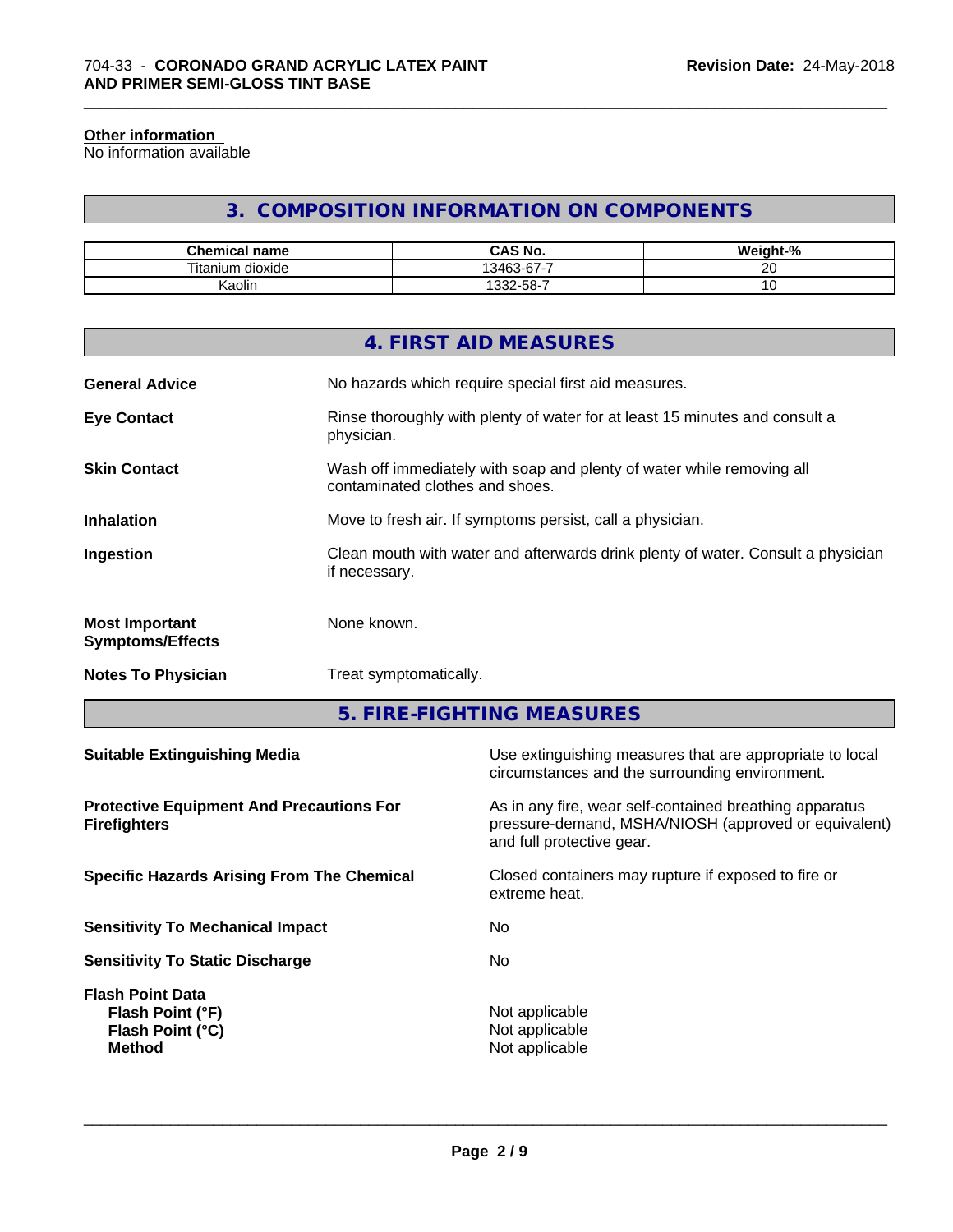#### **Flammability Limits In Air**

| Lower flammability limit:        |  |
|----------------------------------|--|
| <b>Upper flammability limit:</b> |  |

**Not applicable Not applicable** 

\_\_\_\_\_\_\_\_\_\_\_\_\_\_\_\_\_\_\_\_\_\_\_\_\_\_\_\_\_\_\_\_\_\_\_\_\_\_\_\_\_\_\_\_\_\_\_\_\_\_\_\_\_\_\_\_\_\_\_\_\_\_\_\_\_\_\_\_\_\_\_\_\_\_\_\_\_\_\_\_\_\_\_\_\_\_\_\_\_\_\_\_\_

**NFPA Health:** 1 **Flammability:** 0 **Instability:** 0 **Special:** Not Applicable

#### **NFPA Legend**

- 0 Not Hazardous
- 1 Slightly
- 2 Moderate
- 3 High
- 4 Severe

*The ratings assigned are only suggested ratings, the contractor/employer has ultimate responsibilities for NFPA ratings where this system is used.*

*Additional information regarding the NFPA rating system is available from the National Fire Protection Agency (NFPA) at www.nfpa.org.*

# **6. ACCIDENTAL RELEASE MEASURES**

| <b>Personal Precautions</b>      | Avoid contact with skin, eyes and clothing. Ensure adequate ventilation.                                                                                                         |  |
|----------------------------------|----------------------------------------------------------------------------------------------------------------------------------------------------------------------------------|--|
| <b>Other Information</b>         | Prevent further leakage or spillage if safe to do so.                                                                                                                            |  |
| <b>Environmental precautions</b> | See Section 12 for additional Ecological Information.                                                                                                                            |  |
| <b>Methods for Cleaning Up</b>   | Soak up with inert absorbent material. Sweep up and shovel into suitable<br>containers for disposal.                                                                             |  |
|                                  | 7. HANDLING AND STORAGE                                                                                                                                                          |  |
| <b>Handling</b>                  | Avoid contact with skin, eyes and clothing. Avoid breathing vapors, spray mists or<br>sanding dust. In case of insufficient ventilation, wear suitable respiratory<br>equipment. |  |
| <b>Storage</b>                   | Keep container tightly closed. Keep out of the reach of children.                                                                                                                |  |
| <b>Incompatible Materials</b>    | No information available                                                                                                                                                         |  |

**8. EXPOSURE CONTROLS/PERSONAL PROTECTION**

#### **Exposure Limits**

| Chemical name    | <b>ACGIH TLV</b>                | <b>OSHA PEL</b>                 |
|------------------|---------------------------------|---------------------------------|
| Titanium dioxide | · TWA<br>10 mg/m <sup>3</sup> - | <b>TWA</b><br>15 mg/m $3 \cdot$ |
| Kaolin           | $2 \text{ mg/m}^3$ - TWA        | 15 mg/m $3$ - TWA               |
|                  |                                 | TWA<br>5 mg/m <sup>3</sup> -    |

#### **Legend**

ACGIH - American Conference of Governmental Industrial Hygienists Exposure Limits OSHA - Occupational Safety & Health Administration Exposure Limits N/E - Not Established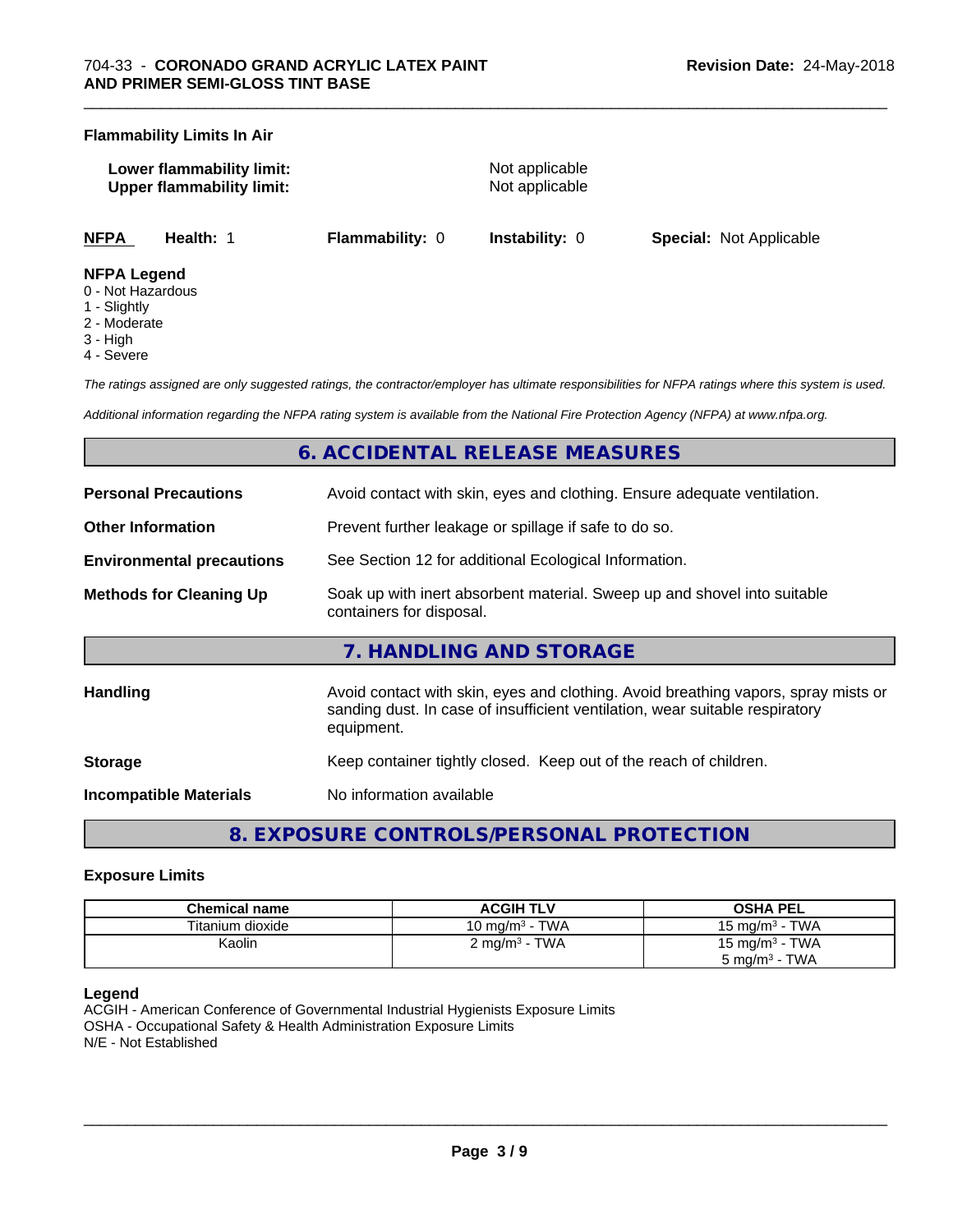| <b>Engineering Measures</b>          | Ensure adequate ventilation, especially in confined areas.                                                                          |  |  |
|--------------------------------------|-------------------------------------------------------------------------------------------------------------------------------------|--|--|
| <b>Personal Protective Equipment</b> |                                                                                                                                     |  |  |
| <b>Eye/Face Protection</b>           | Safety glasses with side-shields.                                                                                                   |  |  |
| <b>Skin Protection</b>               | Protective gloves and impervious clothing.                                                                                          |  |  |
| <b>Respiratory Protection</b>        | In case of insufficient ventilation wear suitable respiratory equipment.                                                            |  |  |
| <b>Hygiene Measures</b>              | Avoid contact with skin, eyes and clothing. Remove and wash contaminated<br>clothing before re-use. Wash thoroughly after handling. |  |  |

# **9. PHYSICAL AND CHEMICAL PROPERTIES**

| Appearance                           | liquid                   |
|--------------------------------------|--------------------------|
| Odor                                 | little or no odor        |
| <b>Odor Threshold</b>                | No information available |
| Density (Ibs/gal)                    | $10.4 - 10.5$            |
| <b>Specific Gravity</b>              | $1.24 - 1.27$            |
| pH                                   | No information available |
| <b>Viscosity (cps)</b>               | No information available |
| Solubility(ies)                      | No information available |
| <b>Water solubility</b>              | No information available |
| <b>Evaporation Rate</b>              | No information available |
| Vapor pressure @20 °C (kPa)          | No information available |
| Vapor density                        | No information available |
| Wt. % Solids                         | $45 - 55$                |
| <b>Vol. % Solids</b>                 | $35 - 45$                |
| Wt. % Volatiles                      | $45 - 55$                |
| <b>Vol. % Volatiles</b>              | $55 - 65$                |
| <b>VOC Regulatory Limit (g/L)</b>    | < 50                     |
| <b>Boiling Point (°F)</b>            | 212                      |
| <b>Boiling Point (°C)</b>            | 100                      |
| <b>Freezing Point (°F)</b>           | 32                       |
| <b>Freezing Point (°C)</b>           | 0                        |
| Flash Point (°F)                     | Not applicable           |
| Flash Point (°C)                     | Not applicable           |
| <b>Method</b>                        | Not applicable           |
| <b>Flammability (solid, gas)</b>     | Not applicable           |
| <b>Upper flammability limit:</b>     | Not applicable           |
| Lower flammability limit:            | Not applicable           |
| <b>Autoignition Temperature (°F)</b> | No information available |
| <b>Autoignition Temperature (°C)</b> | No information available |
| Decomposition Temperature (°F)       | No information available |
| Decomposition Temperature (°C)       | No information available |
| <b>Partition coefficient</b>         | No information available |

\_\_\_\_\_\_\_\_\_\_\_\_\_\_\_\_\_\_\_\_\_\_\_\_\_\_\_\_\_\_\_\_\_\_\_\_\_\_\_\_\_\_\_\_\_\_\_\_\_\_\_\_\_\_\_\_\_\_\_\_\_\_\_\_\_\_\_\_\_\_\_\_\_\_\_\_\_\_\_\_\_\_\_\_\_\_\_\_\_\_\_\_\_

# **10. STABILITY AND REACTIVITY**

**Reactivity** Not Applicable

**Chemical Stability Stable under normal conditions.** 

**Conditions to avoid Conditions to avoid Prevent from freezing.**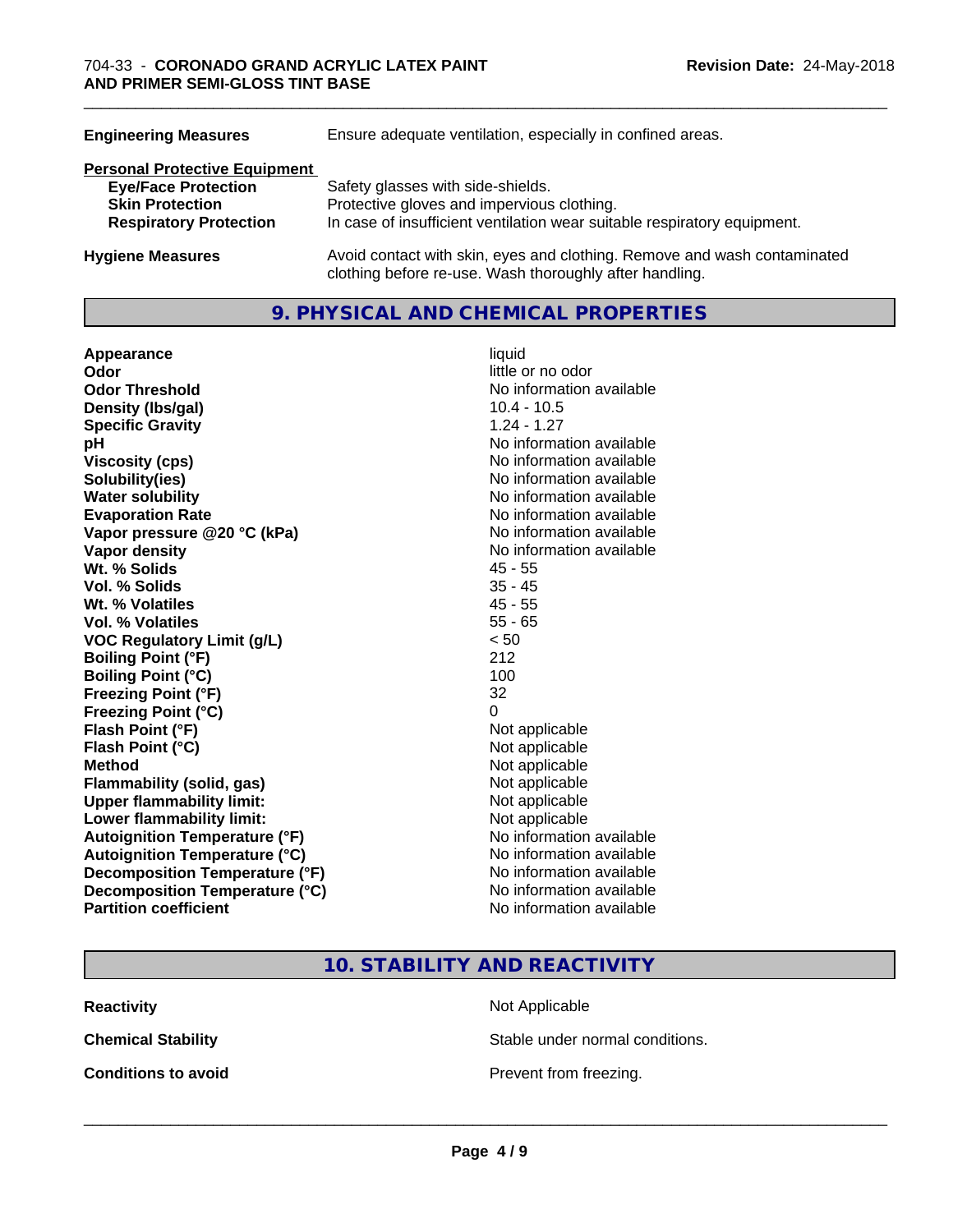| <b>Incompatible Materials</b>                                                                | No materials to be especially mentioned.                                                                                                                  |  |  |
|----------------------------------------------------------------------------------------------|-----------------------------------------------------------------------------------------------------------------------------------------------------------|--|--|
| <b>Hazardous Decomposition Products</b>                                                      | None under normal use.                                                                                                                                    |  |  |
| <b>Possibility of hazardous reactions</b>                                                    | None under normal conditions of use.                                                                                                                      |  |  |
|                                                                                              | 11. TOXICOLOGICAL INFORMATION                                                                                                                             |  |  |
| <b>Product Information</b>                                                                   |                                                                                                                                                           |  |  |
| Information on likely routes of exposure                                                     |                                                                                                                                                           |  |  |
| <b>Principal Routes of Exposure</b>                                                          | Eye contact, skin contact and inhalation.                                                                                                                 |  |  |
| <b>Acute Toxicity</b>                                                                        |                                                                                                                                                           |  |  |
| <b>Product Information</b>                                                                   | No information available                                                                                                                                  |  |  |
|                                                                                              | Symptoms related to the physical, chemical and toxicological characteristics                                                                              |  |  |
| <b>Symptoms</b>                                                                              | No information available                                                                                                                                  |  |  |
|                                                                                              | Delayed and immediate effects as well as chronic effects from short and long-term exposure                                                                |  |  |
| Eye contact<br><b>Skin contact</b>                                                           | May cause slight irritation.<br>Substance may cause slight skin irritation. Prolonged or repeated contact may dry<br>skin and cause irritation.           |  |  |
| Inhalation<br>Ingestion<br><b>Sensitization</b>                                              | May cause irritation of respiratory tract.<br>Ingestion may cause gastrointestinal irritation, nausea, vomiting and diarrhea.<br>No information available |  |  |
| <b>Neurological Effects</b><br><b>Mutagenic Effects</b><br><b>Reproductive Effects</b>       | No information available.<br>No information available.<br>No information available.                                                                       |  |  |
| <b>Developmental Effects</b><br><b>Target organ effects</b><br><b>STOT - single exposure</b> | No information available.<br>No information available.<br>No information available.                                                                       |  |  |
| <b>STOT - repeated exposure</b><br>Other adverse effects<br><b>Aspiration Hazard</b>         | No information available.<br>No information available.<br>No information available                                                                        |  |  |
| <b>Numerical measures of toxicity</b>                                                        |                                                                                                                                                           |  |  |
|                                                                                              |                                                                                                                                                           |  |  |
|                                                                                              | The following values are calculated based on chapter 3.1 of the GHS document                                                                              |  |  |

**ATEmix (oral)** 65504 mg/kg

# **Component Information**

Titanium dioxide LD50 Oral: > 10000 mg/kg (Rat) **Kaolin** LD50 Oral: > 5000 mg/kg (Rat)

# **Carcinogenicity**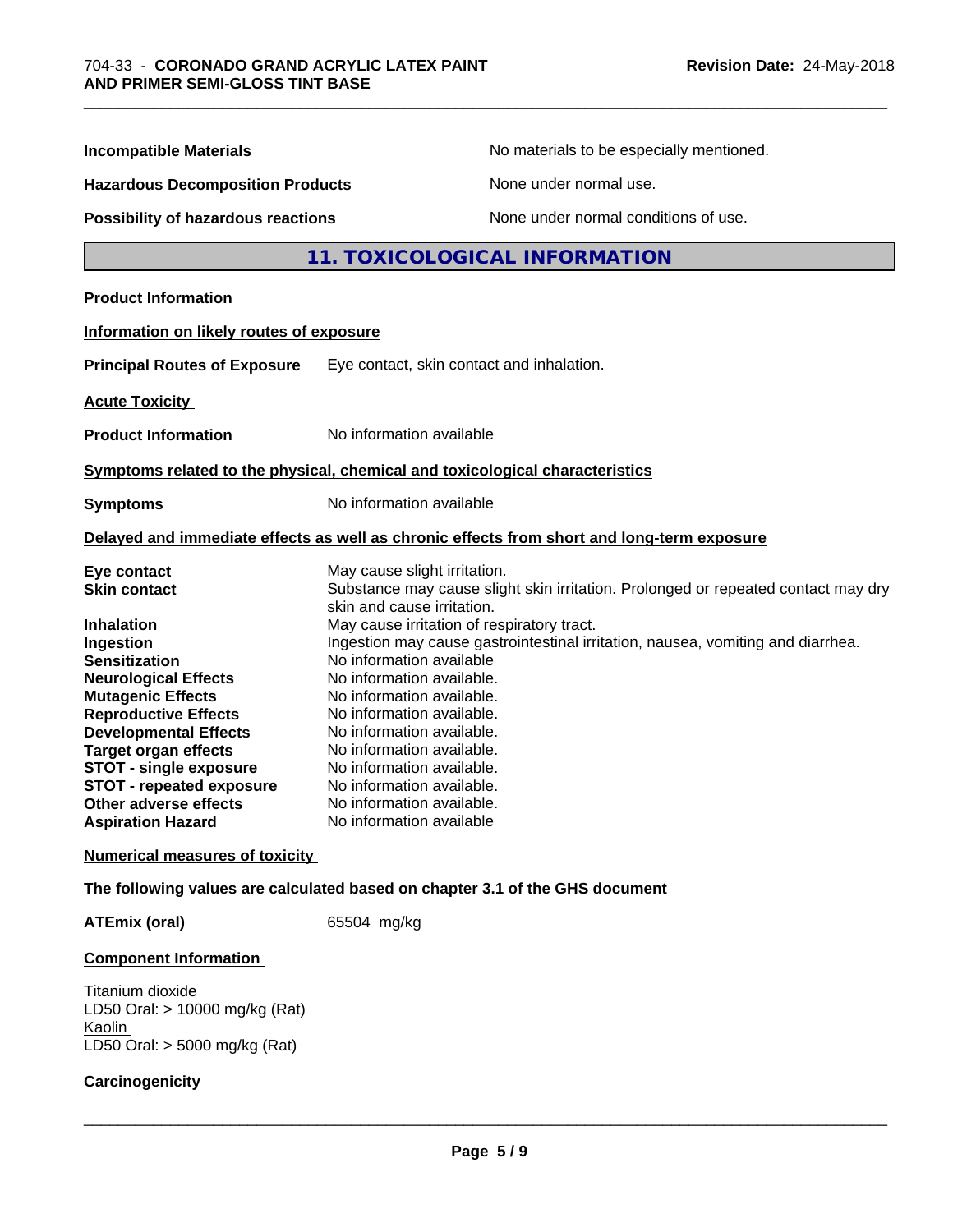*The information below indicateswhether each agency has listed any ingredient as a carcinogen:.*

| <b>Chemical</b><br>name          | <b>IARC</b>             | NTP | OSHA   |
|----------------------------------|-------------------------|-----|--------|
|                                  | Possible<br>2B<br>Human |     | Listed |
| .<br>. dioxide<br><b>itanium</b> | Carcinoɑen              |     |        |

\_\_\_\_\_\_\_\_\_\_\_\_\_\_\_\_\_\_\_\_\_\_\_\_\_\_\_\_\_\_\_\_\_\_\_\_\_\_\_\_\_\_\_\_\_\_\_\_\_\_\_\_\_\_\_\_\_\_\_\_\_\_\_\_\_\_\_\_\_\_\_\_\_\_\_\_\_\_\_\_\_\_\_\_\_\_\_\_\_\_\_\_\_

• Although IARC has classified titanium dioxide as possibly carcinogenic to humans (2B), their summary concludes: "No significant exposure to titanium dioxide is thought to occur during the use of products in which titanium dioxide is bound to other materials, such as paint."

#### **Legend**

IARC - International Agency for Research on Cancer NTP - National Toxicity Program OSHA - Occupational Safety & Health Administration

**12. ECOLOGICAL INFORMATION**

# **Ecotoxicity Effects**

The environmental impact of this product has not been fully investigated.

# **Product Information**

#### **Acute Toxicity to Fish**

No information available

#### **Acute Toxicity to Aquatic Invertebrates**

No information available

#### **Acute Toxicity to Aquatic Plants**

No information available

#### **Persistence / Degradability**

No information available.

#### **Bioaccumulation**

There is no data for this product.

#### **Mobility in Environmental Media**

No information available.

#### **Ozone**

No information available

### **Component Information**

#### **Acute Toxicity to Fish**

Titanium dioxide  $LC50:$  > 1000 mg/L (Fathead Minnow - 96 hr.)

#### **Acute Toxicity to Aquatic Invertebrates**

No information available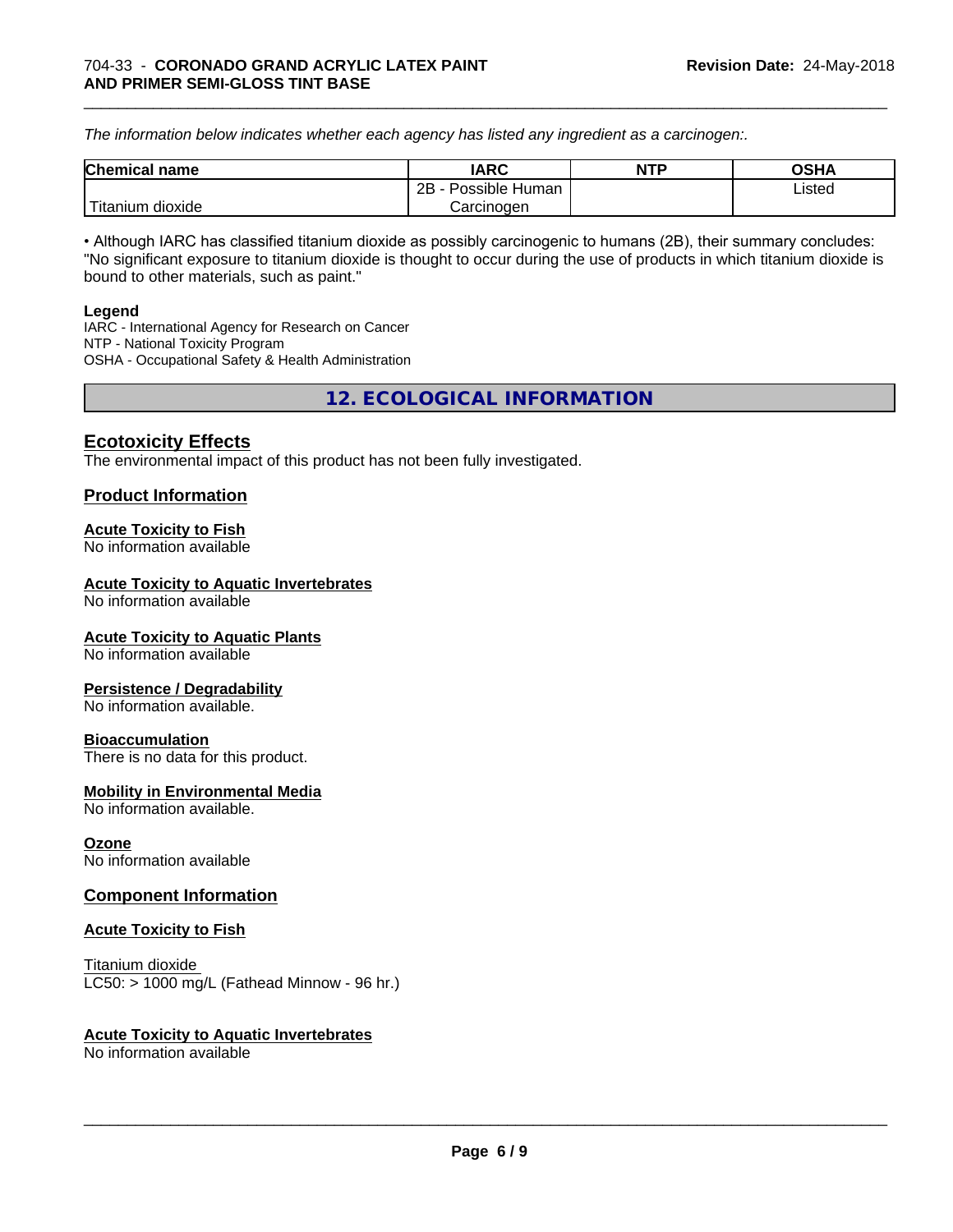#### **Acute Toxicity to Aquatic Plants**

No information available

|                              | 13. DISPOSAL CONSIDERATIONS                                                                                                                                                                                               |
|------------------------------|---------------------------------------------------------------------------------------------------------------------------------------------------------------------------------------------------------------------------|
| <b>Waste Disposal Method</b> | Dispose of in accordance with federal, state, and local regulations. Local<br>requirements may vary, consult your sanitation department or state-designated<br>environmental protection agency for more disposal options. |
|                              | 14. TRANSPORT INFORMATION                                                                                                                                                                                                 |
| <b>DOT</b>                   | Not regulated                                                                                                                                                                                                             |
| <b>ICAO/IATA</b>             | Not regulated                                                                                                                                                                                                             |
| <b>IMDG/IMO</b>              | Not regulated                                                                                                                                                                                                             |
|                              | 15. REGULATORY INFORMATION                                                                                                                                                                                                |

\_\_\_\_\_\_\_\_\_\_\_\_\_\_\_\_\_\_\_\_\_\_\_\_\_\_\_\_\_\_\_\_\_\_\_\_\_\_\_\_\_\_\_\_\_\_\_\_\_\_\_\_\_\_\_\_\_\_\_\_\_\_\_\_\_\_\_\_\_\_\_\_\_\_\_\_\_\_\_\_\_\_\_\_\_\_\_\_\_\_\_\_\_

# **International Inventories**

| <b>TSCA: United States</b> | Yes - All components are listed or exempt. |
|----------------------------|--------------------------------------------|
| <b>DSL: Canada</b>         | Yes - All components are listed or exempt. |

# **Federal Regulations**

| SARA 311/312 hazardous categorization |    |  |
|---------------------------------------|----|--|
| Acute health hazard                   | Nο |  |
| Chronic Health Hazard                 | Nο |  |
| Fire hazard                           | Nο |  |
| Sudden release of pressure hazard     | N٥ |  |

Reactive Hazard No. No. 2012 12:30 No. 2012

#### **SARA 313**

Section 313 of Title III of the Superfund Amendments and Reauthorization Act of 1986 (SARA). This product contains a chemical or chemicals which are subject to the reporting requirements of the Act and Title 40 of the Code of Federal Regulations, Part 372:

*None*

**Clean Air Act,Section 112 Hazardous Air Pollutants (HAPs) (see 40 CFR 61)**

This product contains the following HAPs:

*None*

# **US State Regulations**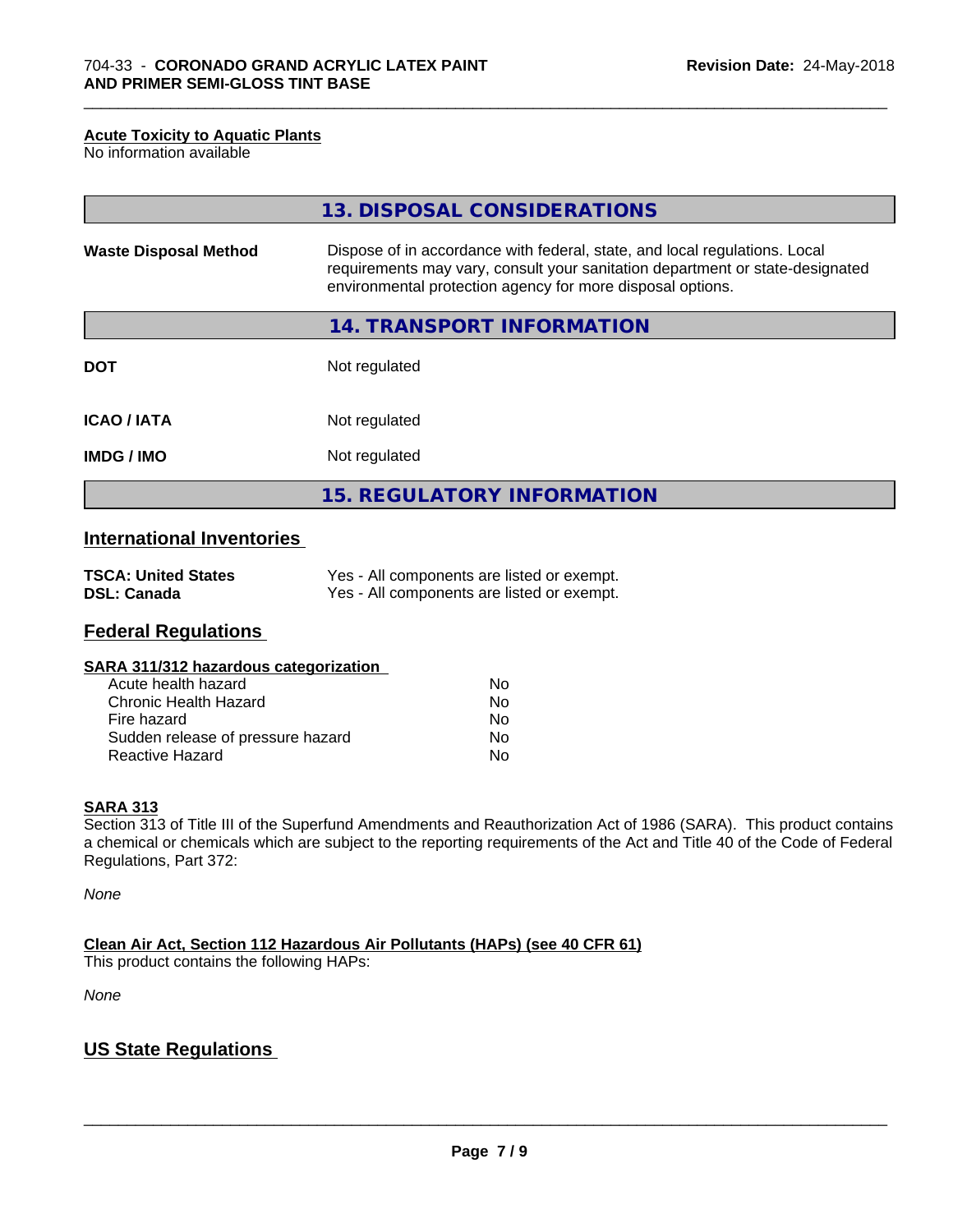#### **California Proposition 65**

# **AVIMARNING:** Cancer and Reproductive Harm– www.P65warnings.ca.gov

#### **State Right-to-Know**

| Chamisay<br>name<br>amrea<br>. | - -<br>.unuscus | Jersev<br>Nev : | <b>\nsvlvania</b> |
|--------------------------------|-----------------|-----------------|-------------------|
| dioxide<br>I itanıum           |                 |                 |                   |
| Kaolin                         |                 |                 |                   |

\_\_\_\_\_\_\_\_\_\_\_\_\_\_\_\_\_\_\_\_\_\_\_\_\_\_\_\_\_\_\_\_\_\_\_\_\_\_\_\_\_\_\_\_\_\_\_\_\_\_\_\_\_\_\_\_\_\_\_\_\_\_\_\_\_\_\_\_\_\_\_\_\_\_\_\_\_\_\_\_\_\_\_\_\_\_\_\_\_\_\_\_\_

#### **Legend**

X - Listed

| <b>16. OTHER INFORMATION</b> |           |                                                                            |                      |          |  |
|------------------------------|-----------|----------------------------------------------------------------------------|----------------------|----------|--|
|                              |           |                                                                            |                      |          |  |
| HMIS -                       | Health: 1 | <b>Flammability: 0</b>                                                     | <b>Reactivity: 0</b> | $PPE: -$ |  |
| <b>HMIS Legend</b>           |           |                                                                            |                      |          |  |
| 0 - Minimal Hazard           |           |                                                                            |                      |          |  |
| 1 - Slight Hazard            |           |                                                                            |                      |          |  |
| 2 - Moderate Hazard          |           |                                                                            |                      |          |  |
| 3 - Serious Hazard           |           |                                                                            |                      |          |  |
| 4 - Severe Hazard            |           |                                                                            |                      |          |  |
| * - Chronic Hazard           |           |                                                                            |                      |          |  |
|                              |           | X - Consult your supervisor or S.O.P. for "Special" handling instructions. |                      |          |  |

*Note: The PPE rating has intentionally been left blank. Choose appropriate PPE that will protect employees from the hazards the material will present under the actual normal conditions of use.*

*Caution: HMISÒ ratings are based on a 0-4 rating scale, with 0 representing minimal hazards or risks, and 4 representing significant hazards or risks. Although HMISÒ ratings are not required on MSDSs under 29 CFR 1910.1200, the preparer, has chosen to provide them. HMISÒ ratings are to be used only in conjunction with a fully implemented HMISÒ program by workers who have received appropriate HMISÒ training. HMISÒ is a registered trade and service mark of the NPCA. HMISÒ materials may be purchased exclusively from J. J. Keller (800) 327-6868.*

 **WARNING!** If you scrape, sand, or remove old paint, you may release lead dust. LEAD IS TOXIC. EXPOSURE TO LEAD DUST CAN CAUSE SERIOUS ILLNESS, SUCH AS BRAIN DAMAGE, ESPECIALLY IN CHILDREN. PREGNANT WOMEN SHOULD ALSO AVOID EXPOSURE.Wear a NIOSH approved respirator to control lead exposure. Clean up carefully with a HEPA vacuum and a wet mop. Before you start, find out how to protect yourself and your family by contacting the National Lead Information Hotline at 1-800-424-LEAD or log on to www.epa.gov/lead.

| <b>Prepared By</b>      | <b>Product Stewardship Department</b><br>Benjamin Moore & Co.<br>101 Paragon Drive<br>Montvale, NJ 07645<br>800-225-5554 |
|-------------------------|--------------------------------------------------------------------------------------------------------------------------|
| <b>Revision Date:</b>   | 24-May-2018                                                                                                              |
| <b>Revision Summary</b> | Not available                                                                                                            |

Disclaimer